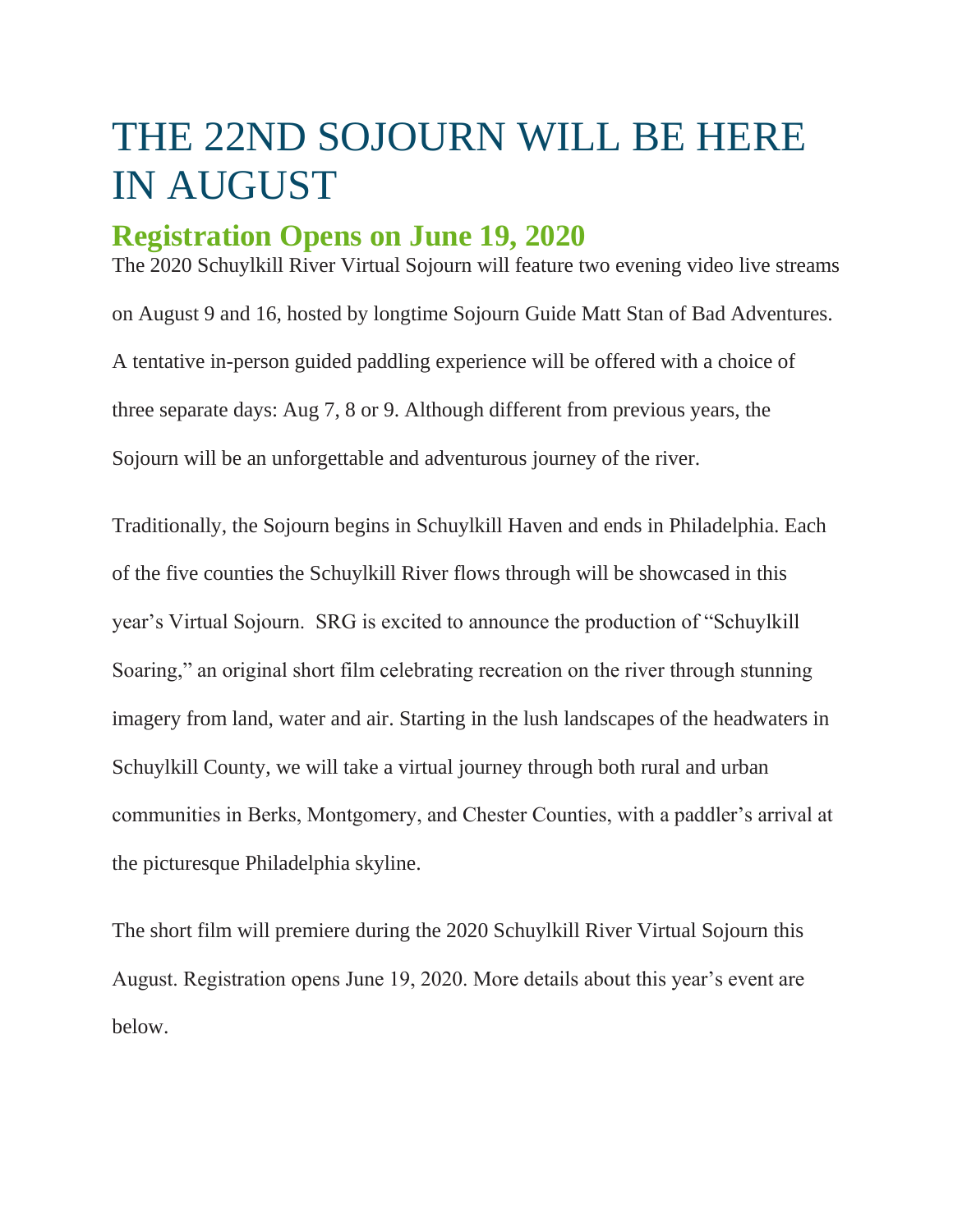#### MORE ABOUT THE 2020 SCHUYLKILL RIVER VIRTUAL SOJOURN

The community will be able to join the  $22<sup>nd</sup>$  Annual Schuylkill River Sojourn right from the comfort of their own home through a digital live streaming service. Whether you're new to paddling the Schuylkill or you've been part of the Schuylkill River Sojourn for decades – don't miss this one-of-a-kind online event!

## **Video Live Streams & Schuylkill Soaring Short Film**

The Virtual Sojourn features two video live streams on the evenings of Sunday, August 9, and Sunday, August 16. The crown jewel of the Virtual Sojourn is the premiere screening of the short film "Schuylkill Soaring," which will celebrate the river from Schuylkill County through downtown Philadelphia. Viewers will also bond over stories – both heartfelt and hilarious – told by past Sojourners. Participants will face-off against each other in a live, Schuylkill Trivia tournament for the best bragging rights. Through video interviews, attendees of the virtual event will meet characters who paddlers have grown to love during the annual Schuylkill River Sojourn.

## **A Digital Experience for All**

SRG is creating a digital experience to help seasoned sojourners reminisce about what has been often described as an adult summer camp, while also introducing newcomers to this region's premiere paddling event. Attendees can expect to experience the 112 mile guided paddle virtually through documentaries with in-depth interviews, riveting footage of the Schuylkill River, and even a photo contest. A Schuylkill Selfie Contest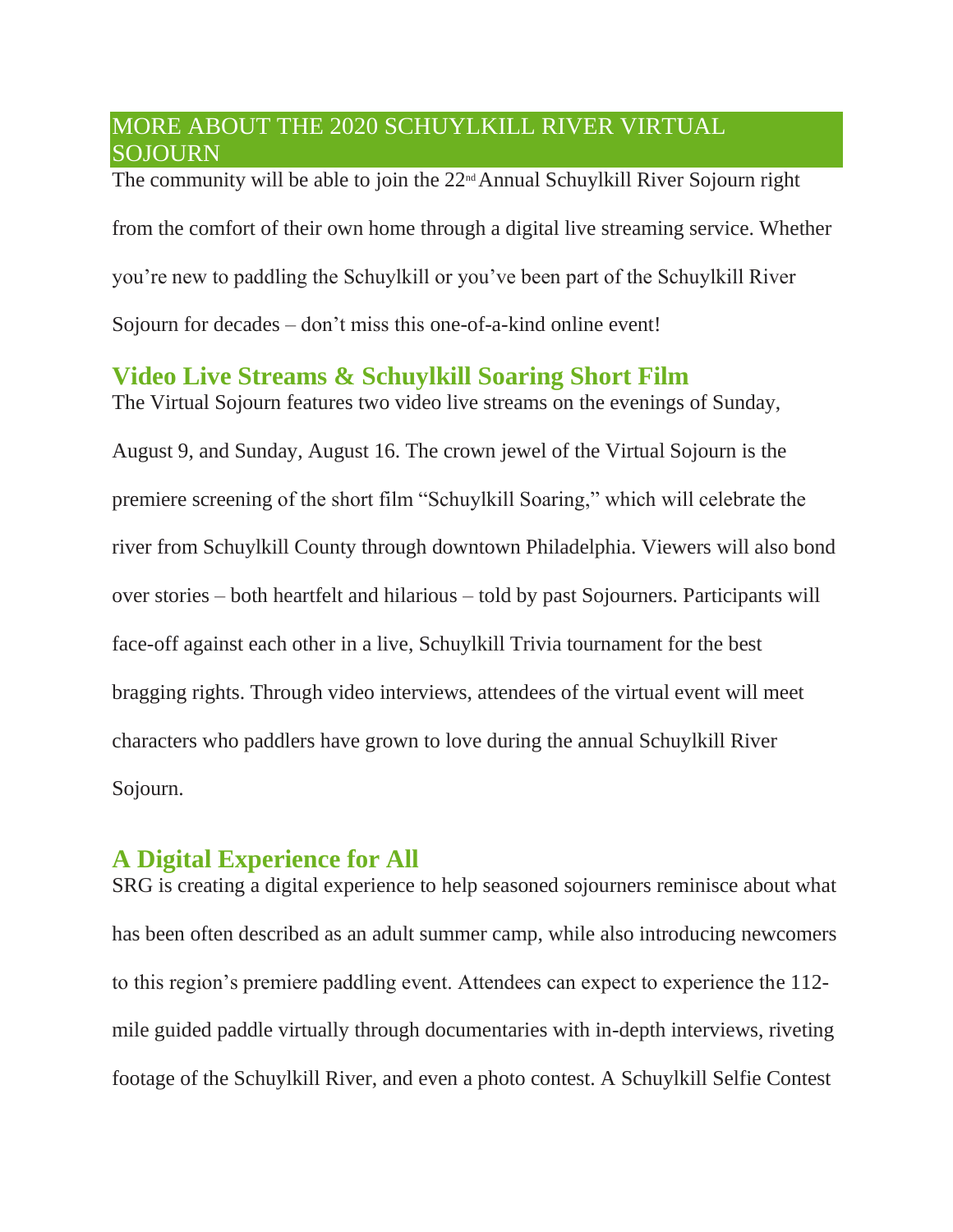will be embedded into this year's Sojourn. People can take a picture of their individual paddling trip on the Schuylkill River and enter the contest for a chance to win a free day on the 2021 Sojourn when we're back on the water full time. Submitted photos will be shown during one of the virtual Sunday evenings. More details to come!

#### **How to Join Live Stream Sessions**

The virtual sojourn experience will begin at 7 p.m. on the evenings of August 9 and August 16. Participants will be able to easily join the Virtual Sojourn live stream sessions from a web browser such as Google, Firefox or Microsoft Edge. A link to connect will be sent to the email address used to register. Registered participants will receive a website link that can be accessed from their phone, computer or other mobile devices. No special software is required.

#### **Registration**

Registration opens on June 19, 2020. Registration includes access to both virtual evenings on August 9 and 16, and a memorable 2020 Sojourn T-shirt shipped directly to each participant. The cost is \$29. Registrants will also have the option to add on a day of in-person paddling. If Montgomery County is in the green phase by the time of the event, then the group paddle will be offered with a choice of three separate days: Aug 7, 8 or 9. Each day will be limited to 25 participants. The cost for this add-on will be an additional \$49. The on-water event will include a full day of paddling by expert guides and a provided boxed lunch.